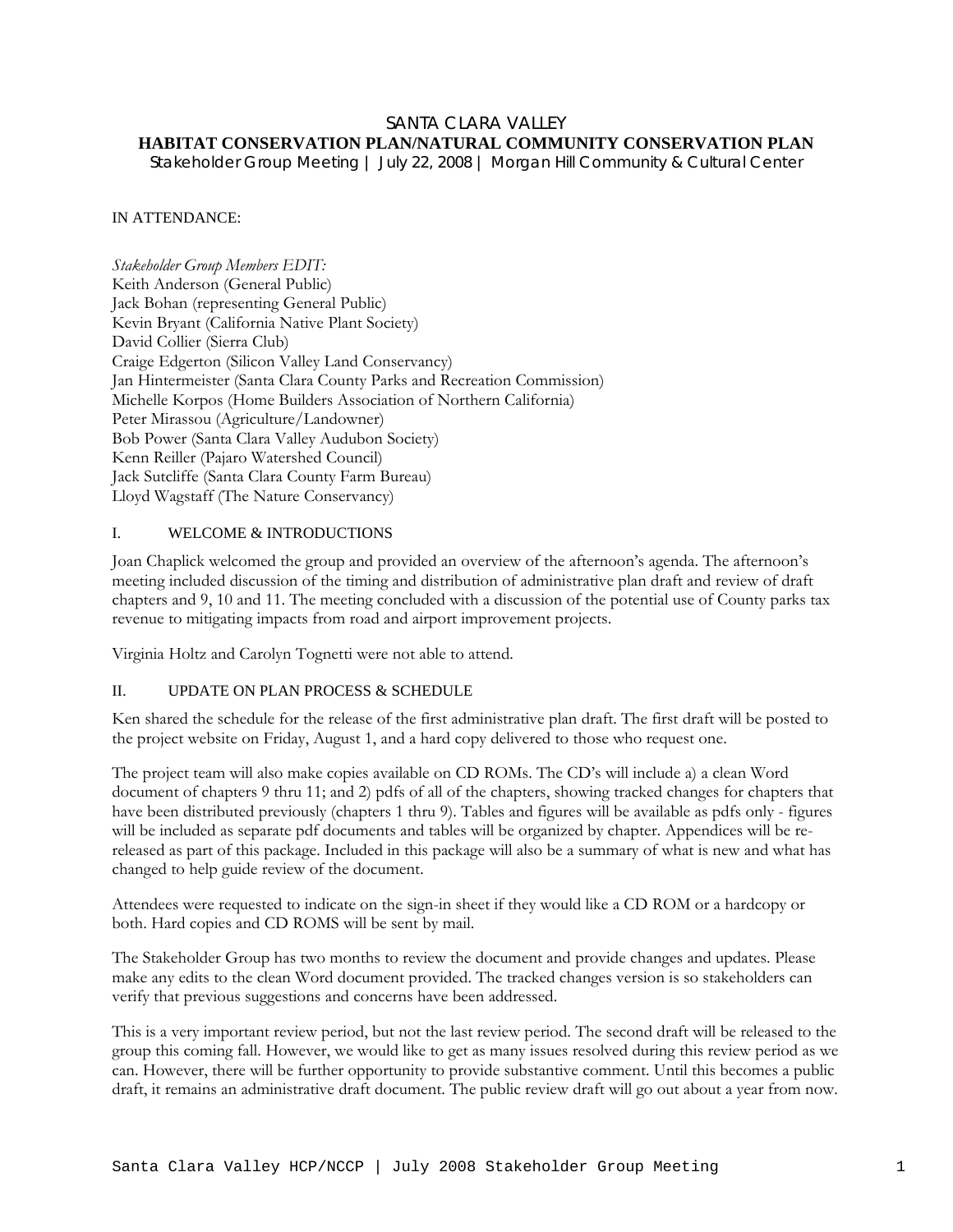Three months before that time, notices will be made part of the public register. Comments from this evening will not be incorporated into this administrative draft.

# III. DISCUSSION OF DRAFT FUNDING CHAPTER (CH. 9)

David Zippin opened the discussion of Chapter 9 and noted he was especially interested in hearing comments on the funding section, and also the cost section, given that the group has now had the opportunity to review both together.

David Collier began by asking how will the recent Supreme Court ruling affect the plan given its impact on park funding.

David Zippin gave some background information on the ruling to which David referred. The Open Space Authority has two property tax assessments – the second was challenged and defeated by a taxpayer association group in Supreme Court last week. It remains unclear what that means for the Open Space Authority and the current \$60M sitting in the bank which may need to be repaid. Based on this ruling, the revenue source no longer exists.

David Collier then began with chapter review comments, questioning the plan's assumption that the Open Space Authority would be making local contributions based on the historic rate of land acquisition and requested that the group go back and review these estimates.

David Zippin asserted that while their contribution may be less in the future than it has been in the past, land acquisition will not stop. We expect them to continue to play an important role in plan implementation. They are still interested in exploring the option of becoming a plan permittee. Either way, they remain interested in playing a role with respect to the plan and land management and acquisition. Ken reminded the group that we have been conservative in estimates of the Open Space Authority's contribution related to land acquisition.

Kenn Reiller raised a question related to local versus regional benefits and whether there is a distinction made between the private and public sector in collecting development fees.

David and Ken responded, affirming that there is no benefit taxation part of the HCP. These are not new taxes that we are proposing. They are development fees that are already charged, for a process that substitutes for money that developers and agencies already spend. We are simply redirecting money that these groups already spend.

Ken reviewed the structure of the fee zones: the basic rule is that we have identified four types of areas within the study area: high, moderate, lower and no or limited habitat value. The fees are based on the first three categories and are relative to the impact on habitat. There is no distinction made between public and private sector activities.

Bob Powers observed that the cost provided in the plan seem to be derived based on a very conservative approach in order to make sure that costs are not underestimated. Regarding the cost of easements, the group originally projected 75% of the cost of fee title purchase, but the plan lands on 50% of cost of easement. Why did the numbers change?

David responded, reminding the group that this happened in part because they had narrowed their assumption of the number of easements that would be purchased. Also, stakeholders had realized that most people would not purchase an easement at 75% of cost of fee title – at that price, they would purchase the land outright.

There was further discussion related to land speculation and the market value of land, particularly with respect to agricultural lands. In terms of using easements to conserve agricultural lands, this approach is more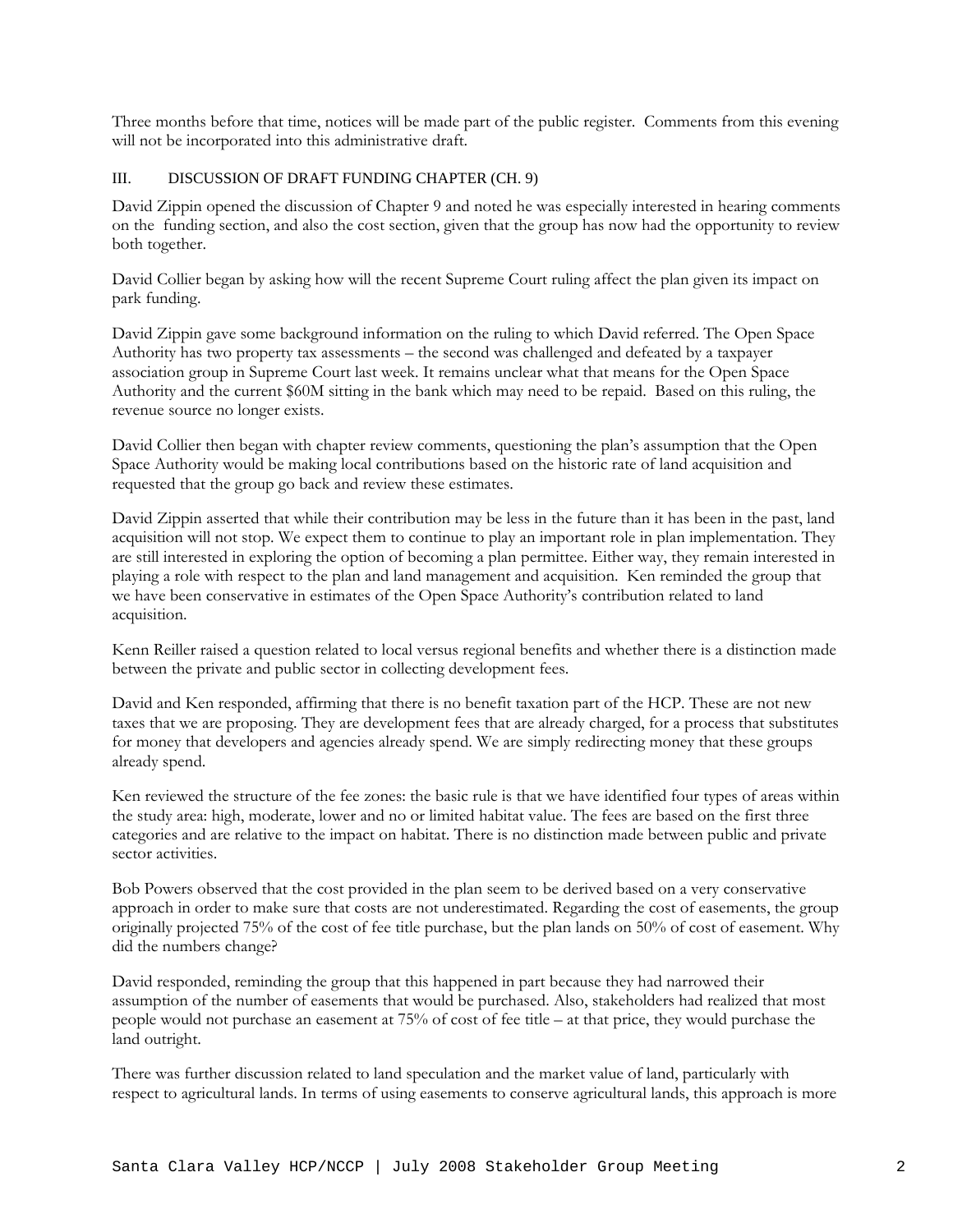applicable in more rural areas or land in the higher watershed and properties in the flood plain, and not properties in more urban areas that people have interest in developing.

Jack Bohan requested clarification about the function of easements– what is retained by the owner when an easement is purchased?

David Zippin replied that in the context of the plan, Chapter 8 determines what can be done on a land with an easement in terms of habitat management, enhancement and restoration. Negotiation with the landowner determines what will and can and cannot take place on the property. This negotiation takes place on a caseby-case basis.

Lloyd provided some follow-up explanation based on his experience with The Nature Conservancy. The bottom line is that you can't go over the value of the development rights that are being restricted. Other factors weigh in as well when assessing the value of a conservation easement. Valuing easements comes down to the rights you are buying.

Jack again raised the issue of easement acquisition costs – why have we changed this to 50% of the total value of the property? He is concerned because this plan language may unintentionally limit the ability of the Implementing Entity to negotiate for a better price.

David reminded the group that these are planning estimates. Lloyd suggested adding some follow-up language to stop some misperceptions in the future. Additionally, easement appraisals are not based on a percentage of the cost of the market value of outright ownership.

Turning the conversation back to development fees, Kevin Bryant asked, are the zone fee boundaries on the map set in stone or are they fluid?

David confirmed that they are just lines on a map - a fee ordinance will have to be property-specific.

In response to an inquiry from Lloyd related to fee zone D on the current map, Ken confirmed that while Zone D will be part of this administrative draft, it is on "life support" and will likely not be part of the final plan.

David Collier voiced concern with the plan's 15% total restoration cost estimate in light of the relatively low success rate of restoration projects generally. What happens when major reconstruction or restoration projects are not successful? Will 15% of the total plan costs be enough?

David Zippin believes that this cost estimate is sufficient. Riparian restoration and freshwater wetland restoration projects provide good examples of areas where restoration practices are well-established and generally successful. There is also a contingency fund to help account for discrepancies in planning costs and real costs but we do believe that 15% is sufficient.

To begin, success is very site-specific and is dependent on the soil conditions and restoration goals, design and implementation. David also suggested that the success rate met by restoration projects is dependent on one's definition of success. As part of this plan, we are not claiming to re-create every ecological function that is lost as a result of development. However, we will help offset these losses. Restoration and re-creation are not the only means to off-set impacts to wetlands – we have a number of regulatory protections and we invest in enhancing those systems that are protected. Restoration is just one part of off-setting impacts.

David Collier responded: What about long-term goals that are important to the sustainability of habitat and species over time? We are aiming for replacement of ecological value in perpetuity and are our standards then high enough for this restoration?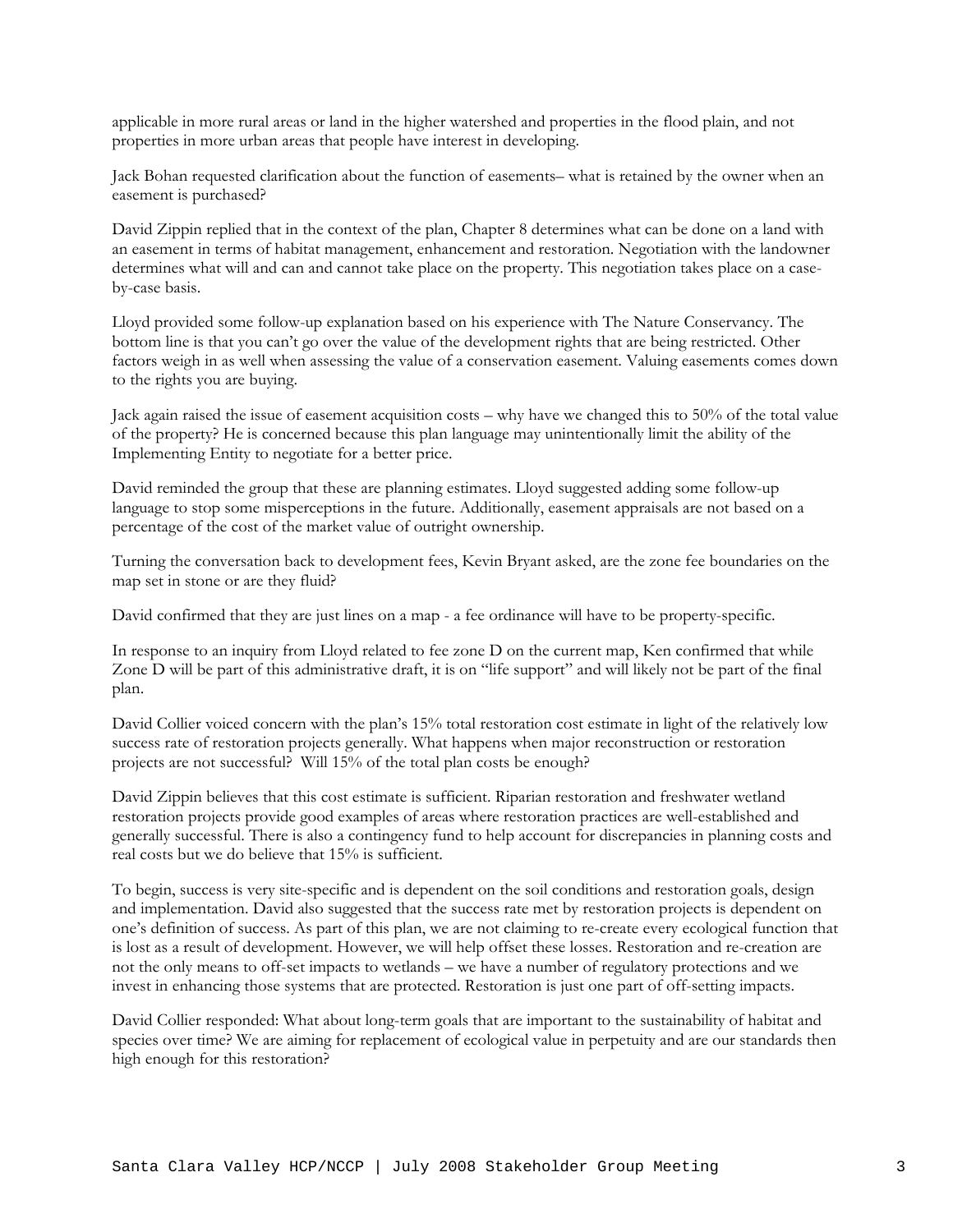Kevin responded by stating that we will monitor vegetation and hydrology to measure success - things that are easily measured and achievable over a shorter amount of time. The monitoring program will be an important part of helping judge the benefits to native species over a longer time frame. Craige also noted the role that adaptive management will play in helping to eliminate the failure rate of mitigation and restoration projects.

David Zippin commented that academic studies of restoration projects judge results based on too short a time frame. We are not willing to tie our measure of success to these measures. In this plan, we are not relying on a 1 to 1 mitigation rate. We exceed traditional mitigation project parameters in terms of replacing and enhancing ecological functions. This is not a traditional mitigation program.

In response to a question from Peter about areas of focus identified in the plan, David said that Chapter 5 discusses the general areas where there is potential for acquisition of easements from interested sellers. Ken then provided a recap of group discussion earlier in the process to describe the group's strategy towards mapping the plan area.

Peter asked about the opportunities to create a win-win situation on some of these parcels. Ken provided examples of where the negotiation and creation of easements adds value for all parties.

Bob brought up the policy of allowing permittees to conduct restoration projects in lieu of restoration fees. He expressed concern with developers who do not follow through with agreed upon mitigation/restoration projects. What kind of oversight exists in these situations?

David Z. said that he hasn't seen this happen very often. Restoration requires a lot of expertise and generally developers are not equipped to conduct restoration projects themselves. Agencies like the Water District would be an exception. The Water District does have the capacity and interest and history of doing this successfully.

Following Bob's question, Craige asked if the Implementing Entity (IE) or regulatory agencies would have jurisdiction to oversee that kind of project, or both?

David clarified that regulatory agencies do not have direct authority over projects that fall under the plan – they are responsible for ensuring that the permits overall are held. The IE would be responsible for overseeing permittee-led restoration projects but they would not necessarily have expertise to do so.

Bob recommended that the plan include language to the following effect: if an entity has experience and expertise that is clearly demonstrable then this could be an option, otherwise, this approach won't be considered. David Zippin and David Collier agreed.

Kenn then recommended making a distinction between active and passive restoration. Many lands have historic conditions that can be restored via passive, natural processes following the removal of dikes, etc., to make up for human-induced changes to the environment.

One stakeholder noted that the plan does not establish that in perpetuity maintenance on the part of the landowner will be necessary or that it will be funded through an endowment that they provide. Landowners need to be aware of their responsibilities in such cases, and the chapter should acknowledge the long-term commitment required here. David Z. added language to chapter 9 based on this conversation.

David C. also questioned the relative investment in time, energy and resources that a developer or landowner would make towards a restoration project, compared to the investment that would be made were an outside entity doing the work. Along these lines, he requested that the plan include language to make clear to the developer that the creation of isolated ponds etc. to not qualify – mitigation sites need to be connected to a broader ecological system to add value.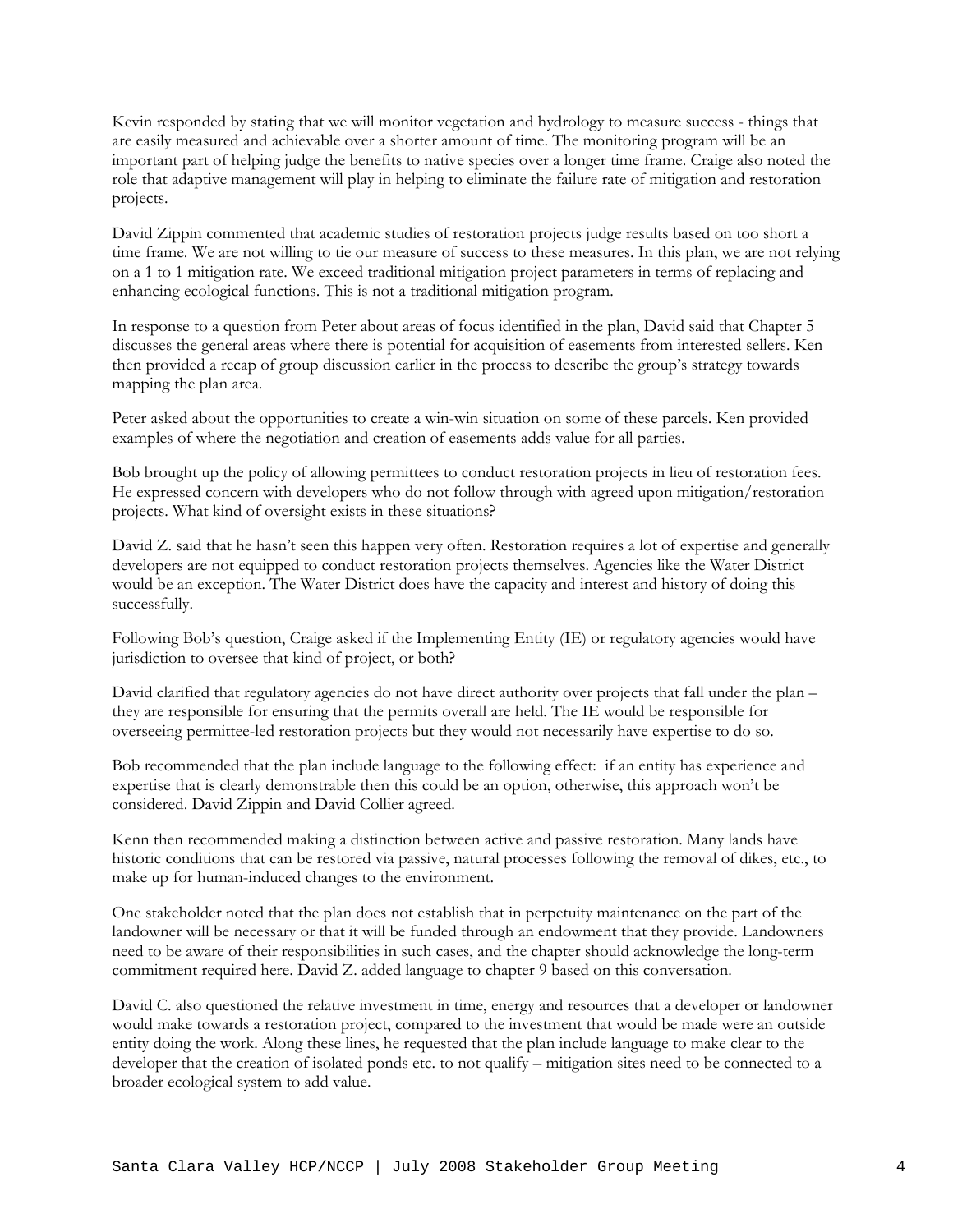David expresses concern about loopholes related to development fees. At what point are fees triggered when it comes to developing or improving agricultural land?

David Z. responded, saying that the conversion of natural land to agricultural land is not regulated by the County. However, if they do anything that requires a County permit, then there will be a development fee. The fee is not based on current land cover but rather the zone where the parcel is located.

One stakeholder asked, when investments are made in an endowment can endowments be tied directly to a piece of property or is the money pulled into a pool? Craige clarified that there is no case where an endowment is set aside or tied to a specific site unless a landowner sets aside an in lieu fee.

Kevin asked how will affordable housing be defined by the plan and how can we ensure that development of affordable housing will not constitute a loophole?

Ken responded, using two examples from Morgan Hill and San Jose. He believes that we need to define affordable housing based on the state's legal definition of low and moderate income housing. However, the decision to build affordable housing on natural lands or other lands important to the plan will be made based on public policy goals. While affordable housing is a covered use, in some cases it will be more important to encourage affordable housing rather than require a plan development fee. This topic warrants further conversation in the next round of review.

Kenn then voiced concerns related to valuing water using an urban water rate. He contended that the value of water is ten times too high and that water needs to be priced using the agricultural rate and based on two beneficial activities: ecological flow and groundwater recharge.

Jerry responded, stating that water that provides ecological flow can also be water lost. Additional water that runs past the percolation zone is lost, or on average there is carry-over water in the reservoir which is reducing potential storage. Plans to hold 300,000 AF by end of summer so you have some for fish – that costs some water because you have storage you can't use. The figure in the plan represents the best estimate on average of water lost, though this topic is still in discussion.

Kenn believes that the view of where water is lost and where it isn't should be based on State Water Resources research and opinion until a water budget is made for the area. Ken and Joan advised that to have more informed discussion on the topic, the conversation needs to involve representatives of the Water District, who were not in attendance.

David Collier then moved discussion in the direction of partnership deals. David requested that the plan specify that choosing land for purchase take place via a genuine partnership between the IE, landowners, experts and other partners. Land chosen by partners should have as much ecological value as land that would be chosen by the IE itself. Land developers should not be able to use their own selection criteria for land purchase.

David Zippin referred the group back to Section 6.8.2, in which the criteria is very clear. The majority of land acquisition that will occur under the plan will be made by the IE itself. Given the need to be cognizant of creating a plan that is manageable by size, it is not necessary to re-iterate this and other criteria throughout the plan.

Project owners have the right to give land in lieu of fees. Whatever comes out of that process must be directly related to goals of the plan and the reserve system. There is no reason to distinguish between public and private sector here. Accepting land in lieu of fees is more likely to be a public sector issue.

Michelle Korpos and David Collier requested that previous sections be referenced where it is important to do so.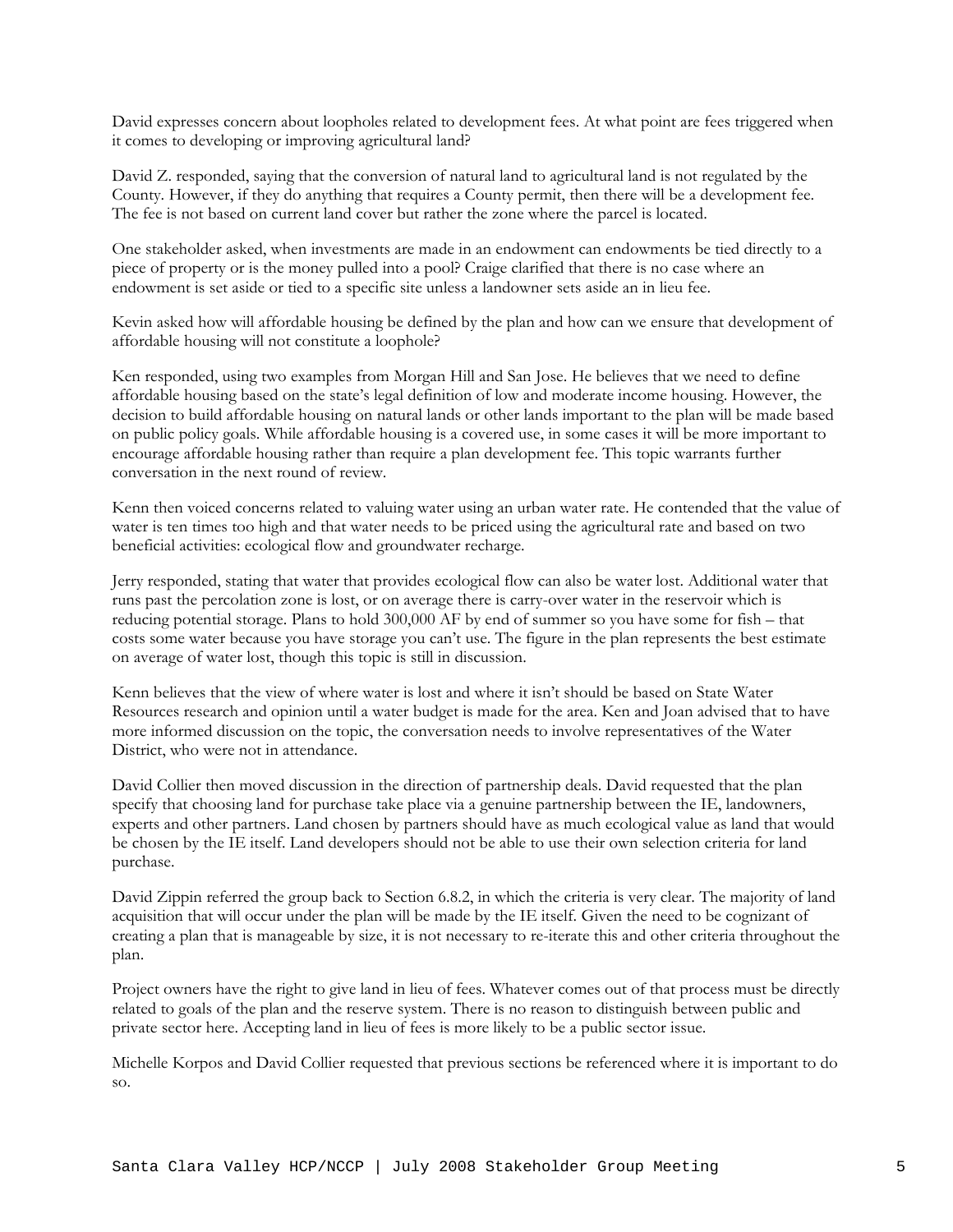In reference to Section 9.2.9, "Remedial Measures," David Collier requested justification on how the 3% figure came about. Given what we know about climate change, this figure seems too low in his estimation. David Zippin disagreed, and Ken reminded the group the difficulty of predicting climate change impacts at the smaller scale, despite all we know related to the larger, global context.

#### IV. DISCUSSION OF DRAFT ASSURANCES CHAPTER (CH. 10)

Jan requested that the group consider how recent fire events in California over the past couple of weeks may impact our knowledge related to these processes, and how then this might impact the plan. David answered that these events have been occurring over the years and recent experience does not significantly change existing knowledge related to fire events.

In reference to Section 10.2.1 related to Vandalism of Reserves (p. 10-11), Kenn requested that the plan and planning costs take into account the high impact that homeless encampments, as well as cleaning up lands following removal of encampments, can have on the land.

Kenn also recommended changing the plan's estimation of the frequency with which control facilities will need to be replaced. Studies and experience clearly demonstrate that flood control facilities begin to fall apart in approximately 50 years. Changing the plan's estimate to reflect this knowledge would also be consistent with water agency design manual.

David Collier referred to the top of p. 10-6, requesting clarification of how the rate of future wildfire occurrence was determined, and noting an inconsistency in the language explaining the approach to determining this rate. While the plan states that it is "taking climate change into account" the following sentence suggests that figures are based on historical average.

Similarly, regarding basing future drought occurrences on historic records (top of p. 10.10), David Collier stated that it doesn't seem that the plan's number takes global climate change into account. David Collier suggested that this may be one of the most foreseeable things that can happen.

David Zippin disagreed and said that we do not have enough information related to the impacts on this area. While David Collier suggested that we need to consider the regional scale. Ken agreed with David Zippin on the principle that we need to keep things general based on limited knowledge of climate change impacts at the micro level, or even at the regional scale.

According to Kenn, the plan applies a human definition of drought as opposed to a species perspective. While the DWR suggests that droughts are defined by the water user, the plan should apply a definition based on a habitat perspective. Take the example of steelhead. Or perhaps more appropriately, rather include a hard and fast number as part of the plan, adaptive management should begin with a hypothesis related to impacts of drought on species.

David Zippin agreed that we are using a human perspective – these figures only trigger an assessment. While it may be better to have more flexible thresholds, regulatory agencies are pushing to have defined thresholds.

Kenn responded by stating that stream systems are so manipulated that we are going to induce drought conditions for species. Humans remediate by over-pumping streams and reservoirs and this has a negative impact on ecological conditions. This impact needs to be mitigated. It shouldn't simply trigger a study.

Jerry added to the conversation of mitigating for drought in freshwater systems by stating that the idea of carry-over is one of the features that really improves conditions for Steelhead in the South County. We need to think in terms of at least two years in terms of how we use water. This is already built in to the plan's assumptions.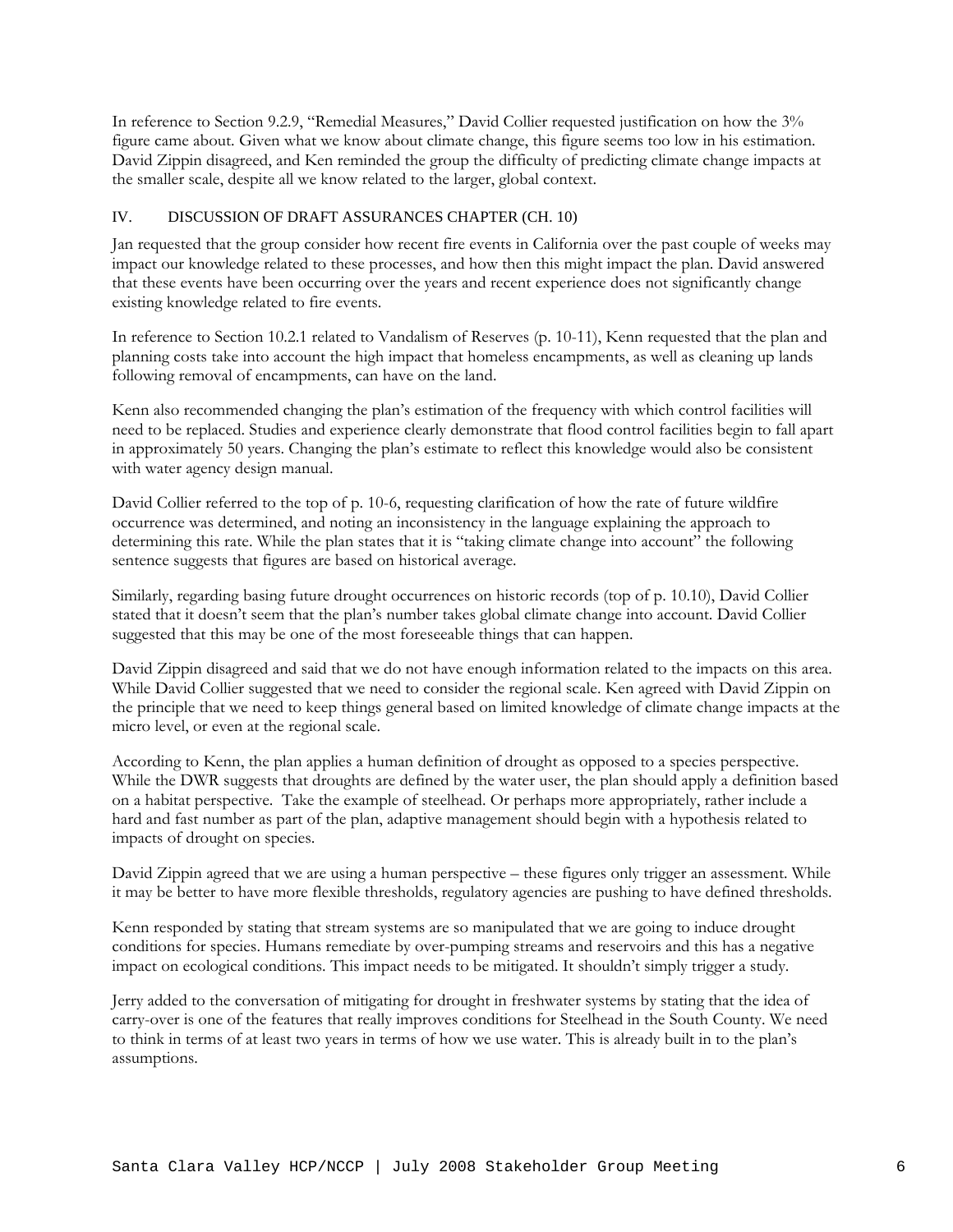In reference to 10.3.2, David Collier challenged the validity of the second bulleted (top of p. 10-23.) action. He feels that while minor changes to objectives may be necessary to reach biological goals, making minor changes to the plan's biological goals would be inappropriate. David Zippin agreed that clarification should be added.

## V. DISCUSSION OF DRAFT ALTERNATIVES CHAPTER (CH. 11)

Before reviewing the chapter, David reminded the group that this chapter is very narrowly defined and is designed to meet regulatory requirements. Therefore, alternatives to take presented here only relate to covered species. This is a thought exercise in evaluating alternatives and we are still saying that we are going to adopt covered activities in the plan.

Kenn provided a site-specific recommendation – activity south of the 152 should not take place at all; this should be called out as an area of avoidance. Kenn will suggest plan language to help with comments he is making.

# VI. DISCUSSION OF COUNTY POLICY ON USE OF PARKS CHARTER FUNDS

At the July meeting, Brian Schmidt shared a copy of an e-mail that shared his concerns with members of the Board of Supervisors regarding the use of parks charter funds towards road and airport impacts and how this relates to the plan. Brian was unable to attend the meeting and in his absence, Ken provided an overview of the issue of using parks charter funds towards road and airport impacts and how this relates to the plan.

This item is scheduled for discussion at the August 12 County Board meeting. Partners including Gilroy, San Jose, and Morgan Hill have the least amount of restoration work to offset impact fees. The Water District has a large stake, but the policy issue lies with Santa Clara County.

Jan requested clarification – is this simply a bookkeeping transaction? His understanding is that it is more than that. Is it correct that if mitigation comes out of park charter funds, then county roads and airport would not have to pay impact fees?

Joan read Brian's e-mail to the County Board of Superviors and requested a general reaction from the group about this. How should the group proceed? This is a new territory for the group since the issue was bright to us by a fellow stakeholder. Joan recommended that the group discuss and determine if and how the group wants to weigh in. The text is of Brian's e-mail, written on behalf of the Committee for Green Foothills, is provided below:

"To clarify comments the Committee for Green Foothills submitted at yesterday's Board meeting, we oppose the Habitat Plan recommendation announced yesterday to use County parkland purchased through the Parks Charter funding in order to mitigate habitat loss caused by other Santa Clara County government agencies.

The County voters passed Measure C in 1972 as a tax increase they imposed on themselves to provide an environmental benefit: more and better-maintained County Parks. The voters did not provide the County with this tax increase, and reaffirm it multiple times with the broad support of the environmental community, in order to enable road and airport expansion.

Using the Parks funding in this manner would convert it from an environmental benefit to an environmental mitigation, which is more than a semantic change. Environmental benefits are intended by voters to make us better off than would otherwise be the case, while environmental mitigation only makes up for other environmental harm and provides no net benefit.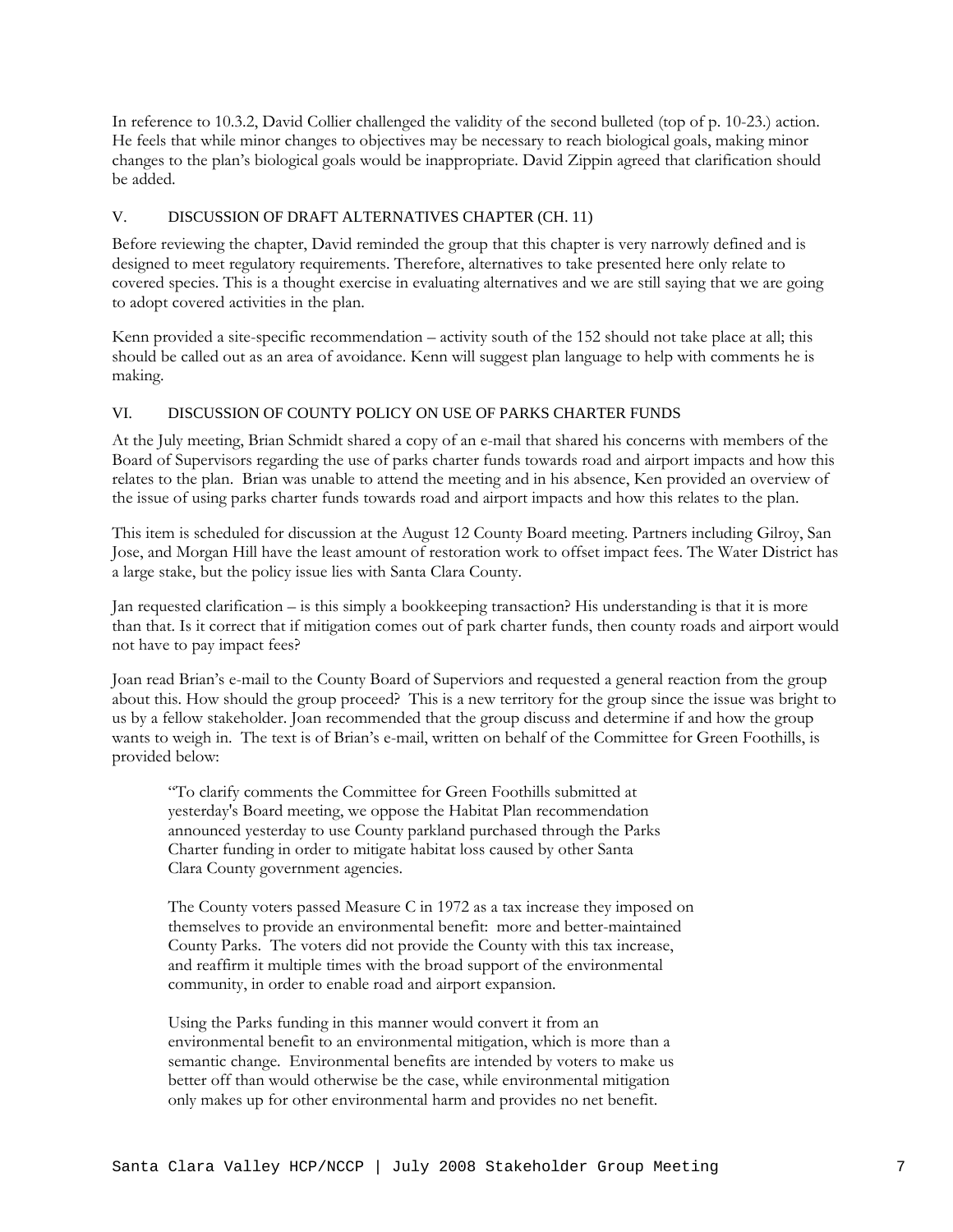Because the voters expected a benefit, it would be highly inappropriate to change what the voters asked for.

I noted yesterday that County Counsel opined that using County Parkland for mitigation would be legal, and because we have had no opportunity to study the matter, we offer no opinion of our own at this point on its legality. As a matter of policy, however, it is clearly a bad one.

Similarly, County Parks Director indicated that she did not see this as harming County Parks, but that is not the appropriate test - the real issue is whether voters will get the environmental benefit that they voted for, and this proposal transforms a benefit into a mitigation without a net benefit.

The County Executive himself indicated that problems could result from mixing or apparent mixing of Parks funding and Roads funding, and we could not agree more. We request that this proposal be rejected."

David Collier expressed concern that future partnerships with County parks might not be able to be implemented because of legal challenges. Will park support be a reliable source of support for the program? We need additional information.

Jan commented that it seems wrong – park funding and park charter are different. For the plan to be credible, there should be no hint that tax money for open space and environmental issues be used to encourage or allow development. If that distinction is not very clear, it will taint the HCP. Confusion will impact the credibility of the plan.

Craige commented that if the policy is changed, then it may set a precedent that may be dangerous. Craige believes that as a stakeholder group we should take a clear position on this issue. At the very least, we should agree to take no position.

Jack commented that this is a legal issue and we don't have the resources for this discussion here.

Ken shared that County Council's office said it is a policy issue rather than a legal issue.

Lloyd commented that procedurally, he doesn't think we have voted on something like this before. He believes it's prudent that these things come forward to be vetted by the group. He recommends being consistent, recording stakeholder reaction in the minutes.

Craige requested a separate memo addressed to the Board of Supervisors meeting.

The only other time an issues was singled out for separate communication with liaison group involved Pacheco Creek, since there was substantial comment on the issues within the group.

It was agreed that Joan will send a memo to the County, noting that issue has been the topic of conversation among the stakeholder group. While the stakeholder group as a whole did not take a position or vote on the issue, members thought it was important to share the comments made within the group to the County Board of Superviors. Joan with vet this section of the minutes with the group prior to sending the minutes to the Board. The minutes will be accompanied by the memo that provides a context for the comments being submitted from the stakeholder group.